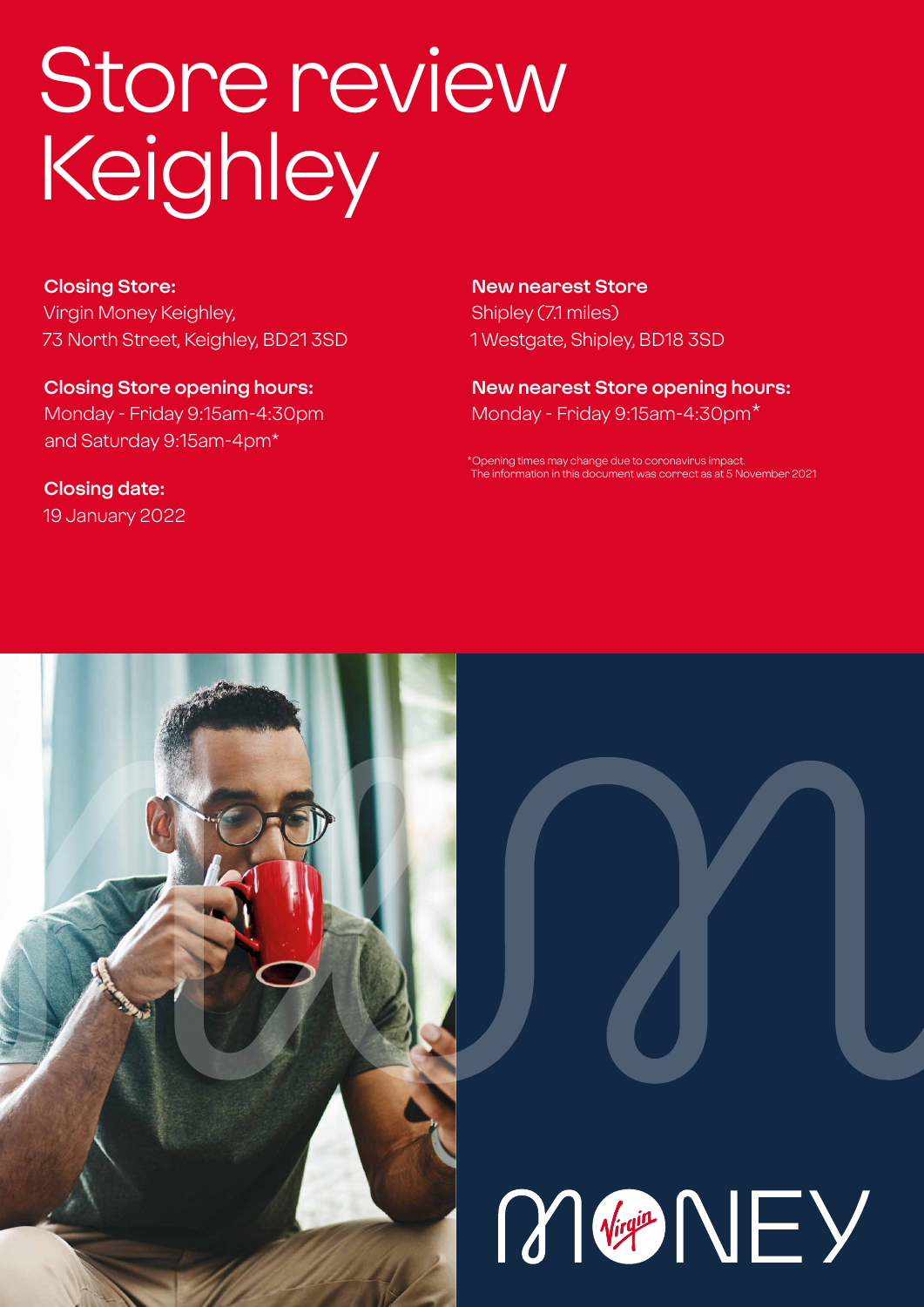# Summary of discussions

This Store review shares the outcome of discussions following the closure announcement for Keighley Store. It also contains our contact information if you have any questions or need help before or after the Store closes.

Since the closure announcement, we've been speaking to customers and local stakeholders to find out how we can limit the effects of this closure as much as possible. This has included reaching out to vulnerable and potentially vulnerable customers to offer additional support.

### Why we're closing your Store

More and more customers are taking advantage of our digital services and only visiting Stores when they want to discuss a significant life event. Between April 2019 and July 2021 we've seen digital registrations increase from 48.7% to 57.6% across our personal customers, and daily internet banking and mobile app logins are up 66%.

It's important to balance investment in digital services with making sure our Store network continues to meet the needs of our customers. This means that we've made the difficult decision to close a number of Stores.

This decision has been reached after considerable thought and analysis which includes input from local management.

Our Stores will continue to be a really important part of what we do and we've recently refreshed and revitalised them now that we're one Virgin Money brand.

### Just so you know

When we announced the Keighley Store was closing, we published an impact assessment. This provided more information on why we made the decision and ways in which customers could continue to make the most of our banking services. Head to **virginmoney.com/store-closures** or ask in Store to find out more.

# Feedback from customers and local stakeholders

### Customer feedback

Some customers have raised concerns over the closure of the Store and we have received a total of 0.01% complaints on the closure per customers mailed. We've been speaking to them about their personal circumstances and providing information on ways to continue to bank with us. We're confident that the transfer of accounts to the new Store will be smooth and there are alternative ways to bank with us locally or by using our digital services. These include:

- > Should a customer wish to use a Store for general advice or to discuss a product, Shipley Store is 7.1 miles away and there are a further 3 Stores within 13 miles.
- > There are other ATMs in the area that are free to use.
- > Our mobile, internet and telephone banking facilities allow customers to do most day-to-day tasks, like balance checks, viewing transactions, transferring money between accounts, paying bills and cancelling / amending regular payments. Customers can even pay in a cheque on the go.
- > Customers are also able to use our mobile app to make external payments in a number of different ways and we're continuing to make our digital banking services bigger and better.
- > The local full service Post Office is located nearby on 27 Cooke Lane and provides personal and business customers with an alternative way to do their day-to-day banking transactions, such as cash withdrawals and paying in cash and cheques. Head to **www.postoffice.co.uk/branch-finder** to find other Post Office locations.
- > Customers can get all the information about our products and services, or raise any concerns by calling us on **0800 121 7365**. Our opening times are 7am to 9pm Monday to Saturday and 10am to 5pm on Sundays.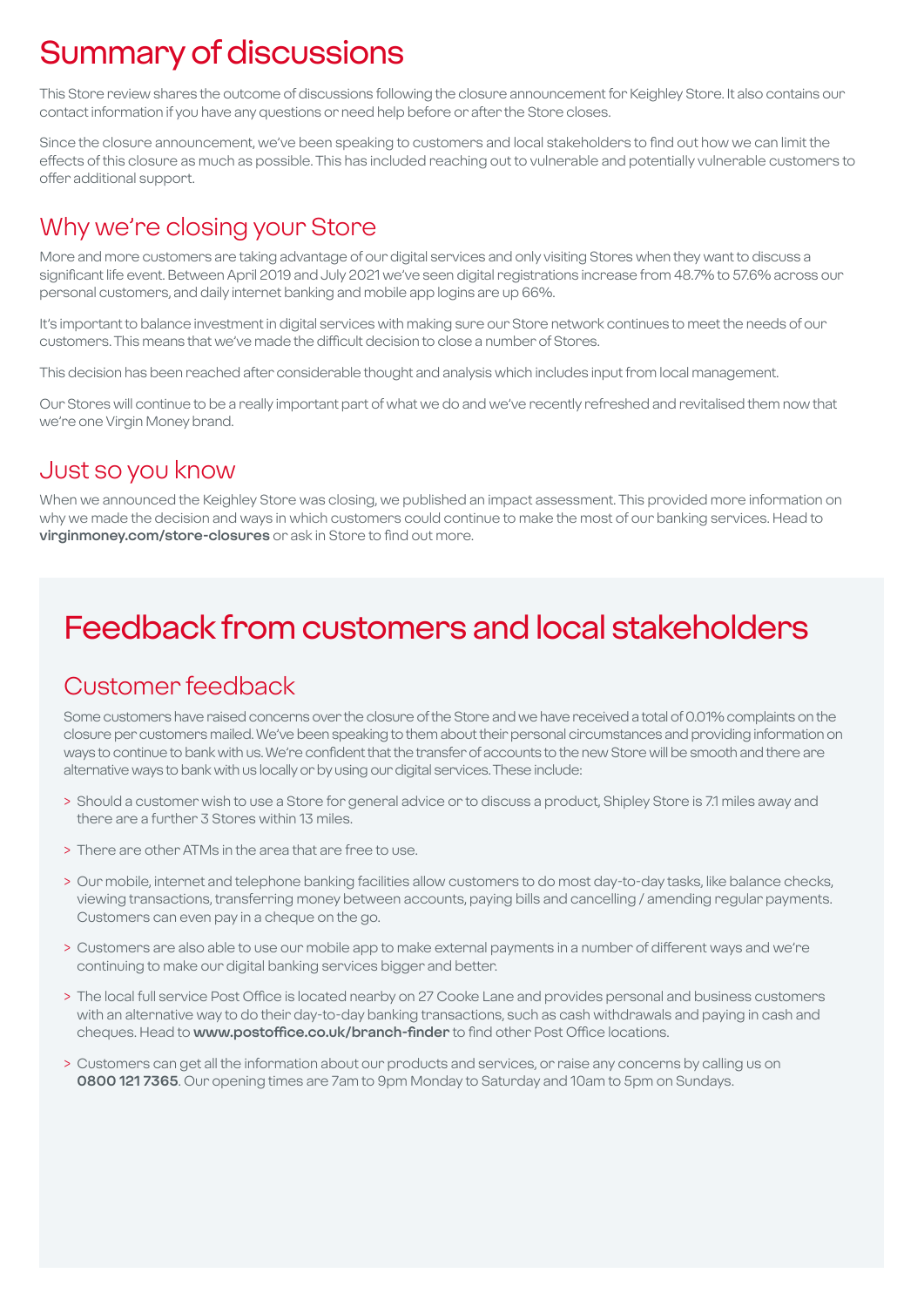### Stakeholder & community feedback

On 15 October a meeting was held with the Central Post Office Manager and our Store Manager, at the local Post Office located in WHSmiths. The Post Office Manager was grateful for all the closure and support information we were able to provide and has confirmed that a resource review has been completed to ensure they are ready to support our customers. Copies of our Post Office services leaflet are also available in the Post Office branch.

During November our Store Manager will contact local groups to offer support to any of their members that bank with us to make sure they are aware of all the ways they can continue to bank and access their money in the future.

### Engagement with customers and local stakeholders

| <b>Stakeholders</b>        | <b>Engagement activities</b>      | <b>Additional notes</b>                                                                                                                                                                                                                                                                                                                                                   |
|----------------------------|-----------------------------------|---------------------------------------------------------------------------------------------------------------------------------------------------------------------------------------------------------------------------------------------------------------------------------------------------------------------------------------------------------------------------|
| <b>Customers</b>           | Store posters and leaflets        | Live from 29 September 2021.                                                                                                                                                                                                                                                                                                                                              |
|                            | Closure details on our<br>website | Available at virginmoney.com/store-closures                                                                                                                                                                                                                                                                                                                               |
|                            | <b>External media</b>             | Announcement issued to national and local media outlets.                                                                                                                                                                                                                                                                                                                  |
|                            | <b>Direct mailing</b>             | A letter, 24-hour banking leaflet and Post Office services leaflet sent<br>on 29 September 2021. This was issued to all Store customers and<br>customers regularly using the Store.<br>The mailing included info on the Store closure and how to access                                                                                                                   |
|                            |                                   | all the other ways to bank. This provided customers with a minimum<br>12 weeks' notice in line with the UK Finance Access to Banking<br>Standard and Financial Conduct Authority (FCA) Guidance.                                                                                                                                                                          |
|                            | Customer contact                  | We're contacting known vulnerable and potentially vulnerable<br>customers, to see what we can do to support their banking<br>needs after the closure. We'll talk to them about their personal<br>circumstances and ways we can help. This may include arranging a<br>meeting with the nearest Store Manager or walking the route to the<br>nearest Post Office with them. |
|                            |                                   | All customers can attend digital banking sessions either in Store, at<br>a local library or carried out remotely when requested. The Store<br>digital banking sessions are scheduled for 4 and 11 November<br>2021.                                                                                                                                                       |
|                            |                                   | Corporate Structured Finance and Commercial and Private<br>Relationship Managers will talk to their customers about the closure<br>and make sure they have support in place to meet their banking<br>requirements (e.g. we may be able to set up a cash delivery service<br>for some of our Business customers).                                                          |
| Customer support<br>groups | Email                             | Email sent to local Citizens Advice Bureau on 30 September 2021.<br>Email sent to local Chamber of Commerce on 30 September 2021.<br>Email sent to Age UK local group, RNIB and FSB regional team on 30<br>September 2021.                                                                                                                                                |
| <b>Politicians</b>         | Email / letter                    | Email issued to local MP 29 September 2021 and local Councillors<br>30 September 2021.                                                                                                                                                                                                                                                                                    |
| Post Office                | <b>Meetings</b>                   | Following discussions of the closure with the Post Office, they're<br>contacting the nearest three Post Office branches to each closing<br>Store. This is to make sure they're aware of the closure and supplied<br>with extra pay-in envelopes.                                                                                                                          |